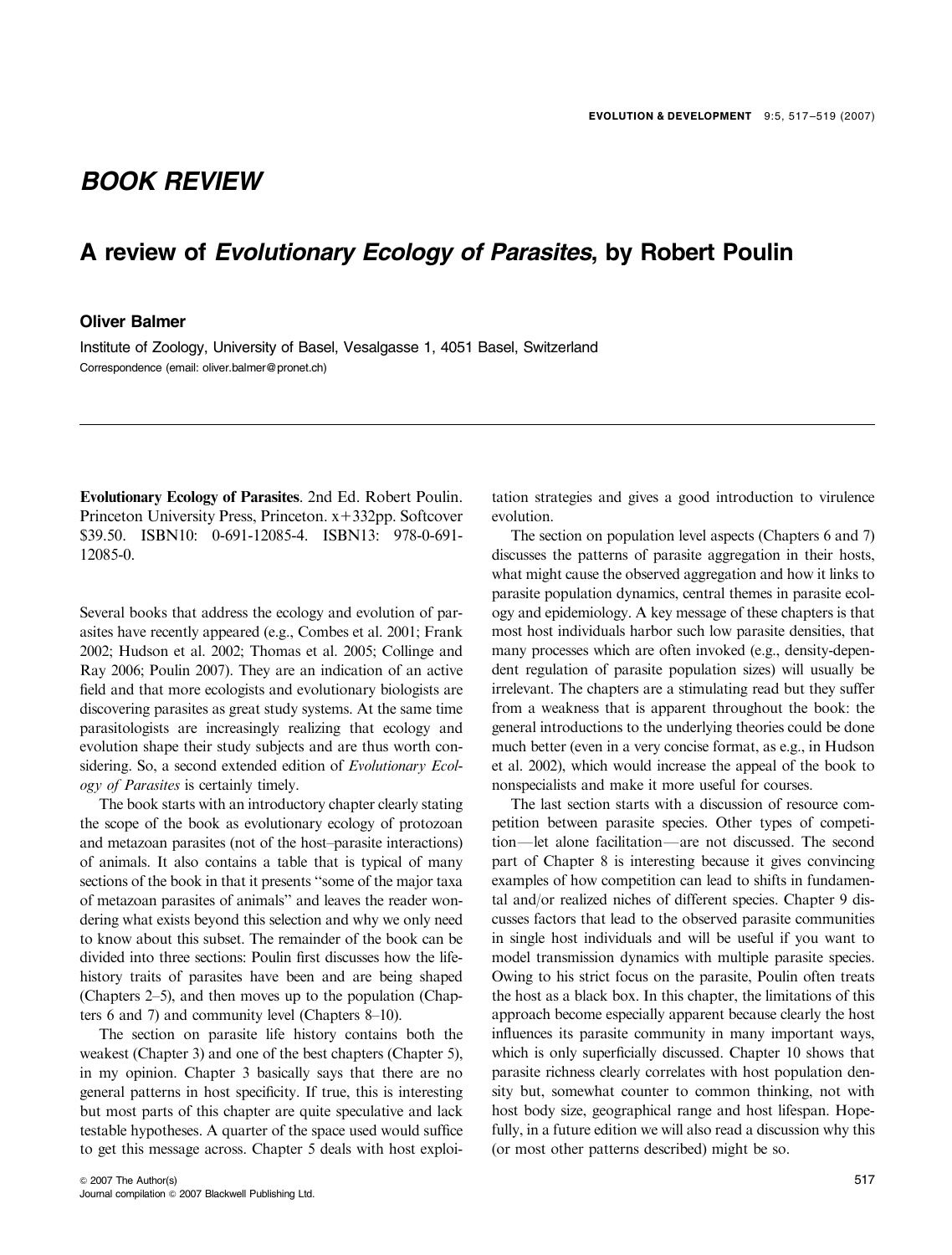The last chapter is called ''Conclusion.'' I was expecting to find a few pages of conclusions pulling everything together and giving a concise research agenda. Instead, Poulin merely concludes the book (conclusion, not conclusions—the "s" matters). He gives two examples of processes from applied areas (environmental change and parasite control) that could drastically influence parasite evolution and that should warrant more attention by politicians and funding agencies. He ends by giving his vision of the future direction of the field: a marriage of more experiments and more (well done, phylogenetically corrected) comparative studies both addressing the same questions.

Sometimes books are written that are not really needed because there are enough other good books on the topic. This book is clearly not one of them because few good books on the subject exist, but there is still plenty of room for another book on the same topic because this one is very narrowly focused.

I discussed this book with a group of students and researchers comprising various biological or parasitological backgrounds. The parasite evolutionary ecologists among us had mixed feelings about the book but those coming from medical parasitology or without much prior exposure to parasitology were stimulated to take a new perspective on old questions. The medical parasitologists were also surprised about the wealth of knowledge on parasite ecology available. This alone justifies the book. Poulin certainly covers helminth evolutionary ecology very well and does a good job arguing that evolutionary ecology and parasitology need to be brought together to the benefit of both. However, my general impression was not one of a razor-sharp review of an emerging field based on a rigorous theoretical foundation. I more had the impression of a longish account by a very knowledgeable field ecologist who tries to arrange much of the existing literature in the right sequence to make an evolutionary story of it.

The main problem I had with the book was that it is much too narrow. Frustratingly so! This book is about helmiths (and to a lesser degree fish ectoparasites), not parasite evolutionary ecology in general. The occasional other examples that slip in (almost by accident, it seems) do not change that. I am all for focused books. But neither the title nor the text on the back cover reflect this taxonomic restriction. Nor is there any conceptual justification for it, which I found all the more annoying because Poulin repeatedly emphasizes that this book is about concepts and big theories. Maybe the author should think about his own words more carefully for future editions: ''Of course, we will need to establish further model species in all major taxa to achieve higher levels of generality; after all, it would not be prudent to base all our conclusions on a handful of parasite species that do not capture the full spectrum of nature's possibilities'' (p. 268). I couldn't agree more. But the main problem here is not that it is not being

done but that Poulin chooses to ignore it. It is astonishing how completely he ignores the huge field of medical parasitology despite the wealth of knowledge that the field has generated. Probably that is because medical parasitology is strongly concerned with the host and he makes a point of focusing only on the parasite (which is ok, but doesn't make the book more interesting). But given the much greater resources and manpower in medical research, it has generated plenty of results that would be suitable even for a book as narrowly focused as this one.

The comparative approach is a central theme of the book, which I found a bit odd because a main lesson I learnt from this book was that this approach—if performed properly—in most cases fails because not enough independent data points can be gathered to say anything meaningful. Furthermore, many of the hot topics in parasite evolutionary ecology, e.g., the evolution of virulence and resistance, involve fast evolving traits that are unlikely to leave any phylogenetic signal and can thus not be addressed by the comparative approach. A stronger emphasis on such topics would do the field more justice. For instance, the rapid evolutionary responses of parasites to disease control measures touched on in the concluding chapter are much better investigated than the brief mention makes believe. They are of fundamental interest, not just as ''strong arguments to lobby funding bodies and decision makers to grant a place for parasite evolutionary ecology near the top of the list of priorities'' (p. 263).

I found the book too long for the content. It would gain if 50% were cut out (which seems possible without losing too much information) and replaced with content from other systems, or if it were shortened and given a more precise title. The table of contents is virtually unchanged from the first edition but the second edition weighs about three times as much, which appears to be mainly due to the addition of a large number of new studies. Readers who liked the first edition but were missing some meat on the bone will be delighted about that. On the other hand, I sometimes found myself drowned in too many examples. Less would have been more in some cases.

Finally, from a frontrunner of the field I would have liked to hear more concrete and stimulating open research questions, not just ''more research is needed'' or the call for ''a marriage between experimental studies and comparative studies'' (p. 269).

I can fully recommend the book to anyone who wants to or does not mind reading an evolutionary ecology book primarily on helminths. People who want a comprehensive overview or a general introduction of the field of parasite evolutionary ecology may be disappointed. As an evolutionary ecologist working with nonhelminthic parasites, I may not have read it had I been aware of the narrow taxonomic focus. I got too little out of too many pages and I suspect that